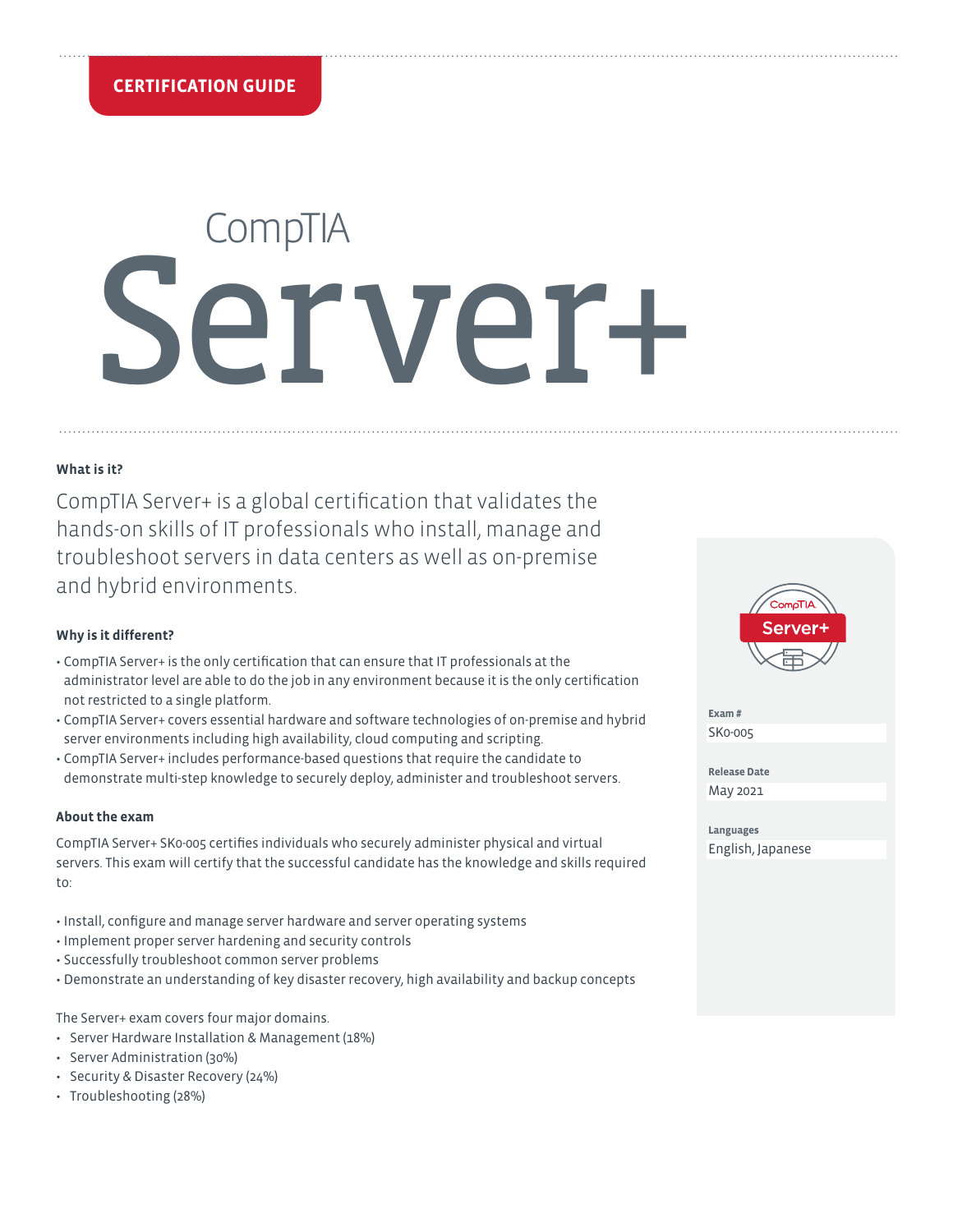## **What's in this Version?**

CompTIA Server+ continues to validate skills needed to manage physical and virtualized servers, while reflecting the increasing industry adoption of cloud-based solutions. The major changes from the prior version include:

- Automation, scripting and virtualization to optimize server management
- On-premise and hybrid server environments to accommodate both enterprise and small business needs
- Performance-based questions that assess a candidate's hands-on technical ability
- Server administration and troubleshooting servers, both on-premise and remotely
- Cloud computing as it applies to server administration and maintenance

The new Server+ SK0-005 objectives streamline outdated content, while ensuring a continued emphasis on the technical implementation of the job role.

## **How does CompTIA Server+ Compare to Alternatives?**

|                         | CompTIA<br>Server+<br>₻                                                                | <b>Technologies</b>                                                                               | ախախա<br><b>CISCO</b>                                           |
|-------------------------|----------------------------------------------------------------------------------------|---------------------------------------------------------------------------------------------------|-----------------------------------------------------------------|
| <b>Certification</b>    | <b>CompTIA Server+</b>                                                                 | <b>Dell EMC Certified Associate</b>                                                               | <b>CCNA</b>                                                     |
| <b>Exam Length</b>      | 1 exam, 90 min.                                                                        | 60 questions, 90 minutes                                                                          | 1 exam, 90 minutes                                              |
| <b>Experience Level</b> | Early career                                                                           | Early career                                                                                      | Early career                                                    |
| <b>Exam Focus</b>       | Focuses on multivendor products<br>and implementations, based on<br>industry standards | Verifies the fundamental<br>knowledge and skills in the area of<br>Dell EMC DCA-PowerEdge servers | Job role based.<br>Networking for Cisco<br>products & solutions |
| <b>Pre-requisites</b>   | Recommended CompTIA A+ and<br>at least 18 months of IT experience                      | None                                                                                              | 1-3 years experience                                            |
| <b>Vendor Neutral</b>   | <b>Yes</b>                                                                             | N <sub>0</sub>                                                                                    | <b>No</b>                                                       |

## **CompTIA Certification Pathway**

CompTIA certifications align with the skillsets needed to support and manage IT infrastructure. Enter where appropriate for you. Consider your experience and existing certifications or course of study.



## **Top CompTIA Server+ Job Titles**

- Systems Administrator
- Data Center Technician
- Server Administrator
- Network Administrator
- Field Service Technician or Engineer
- IT Technician
- Data Center Engineer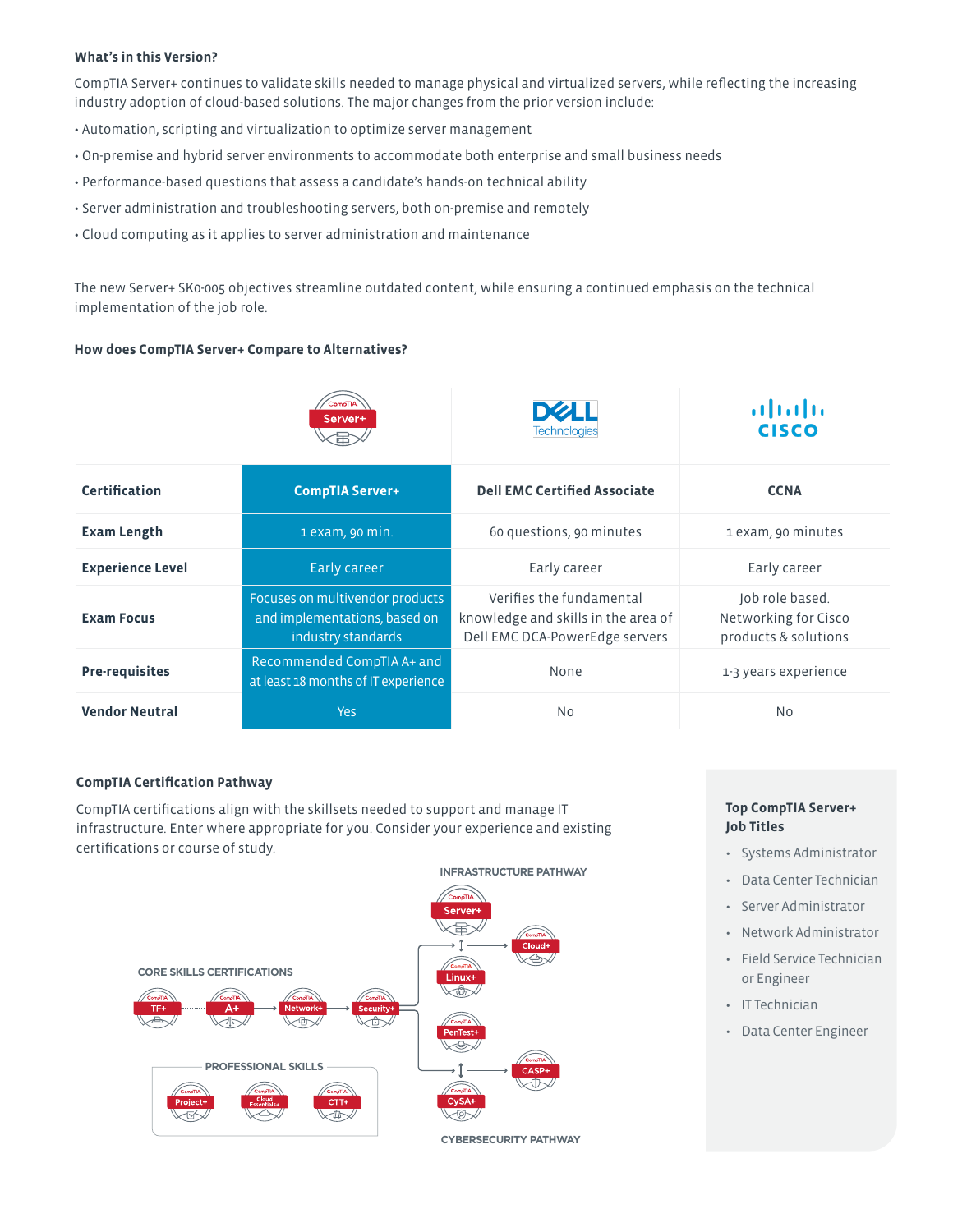| Server Hardware Installation &<br>Management<br><b>18%</b>           | Server<br>Administration<br><b>30%</b>                            |
|----------------------------------------------------------------------|-------------------------------------------------------------------|
| · Install physical hardware                                          | • Install server operating systems                                |
| • Deploy and manage storage<br>• Perform server hardware maintenance | • Configure servers to use network infrastructure<br>services     |
|                                                                      | • Configure & maintain server functions and<br>features           |
|                                                                      | • Explain the key concepts of high availability for<br>servers    |
|                                                                      | • Summarize the purpose and operation of<br>virtualization        |
|                                                                      | • Summarize scripting basics for server<br>administration         |
|                                                                      | • Explain the importance of asset management and<br>documentation |
|                                                                      | • Explain licensing concepts                                      |
|                                                                      |                                                                   |
|                                                                      |                                                                   |

## Security & Disaster Recovery 24%

- Summarize data security concepts
- Summarize physical security concepts
- Explain important concepts pertaining to identity and access management for server administration
- Explain data security risks and mitigation strategies
- Apply server hardening methods
- Summarize proper server decommissioning concepts
- Explain the importance of backups and restores
- Explain the importance of disaster recovery

# Troubleshooting 28%

- Explain the troubleshooting theory and methodology
- Troubleshoot common hardware failures
- Troubleshoot storage problems
- Troubleshoot common OS and software problems
- Troubleshoot network connectivity issues
- Troubleshoot security problems